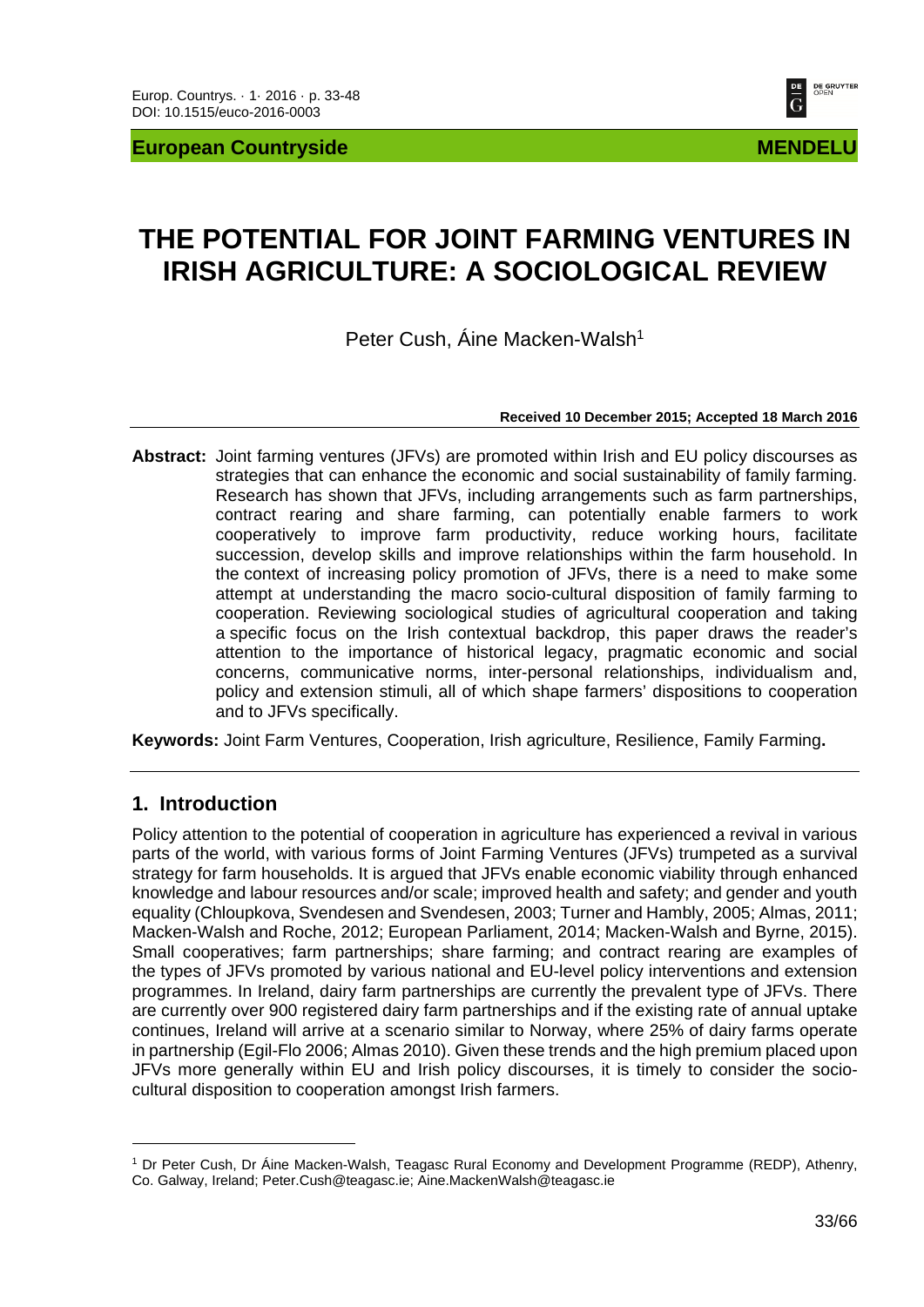The literature has explored farmers' rationale for entering into various JFVs and the impacts of JFVs on the sustainability of family farming (Kirbak and Flø 2005; Almas, 2010; Macken-Walsh and Byrne, 2015). There is clear evidence that farmers consciously engage in JFVs to leverage the support of others in enhancing both individual and collective resilience. Farmers cite a myriad of reasons as to why they participate in JFVs including increased scale, the sharing of workloads, improved opportunities for developing new management strategies and business plans for the farm, and the sharing of skills and specialisations (Turner and Hambly, 2005; Macken-Walsh and Roche, 2012). Furthermore, research has indicated that JFVs have the capacity to deliver wide-ranging benefits such as improved equality in decision making among farm family members, reduced social isolation, increased leisure time and a reduction in psychological stress (Turner and Hambly, 2005; Egil-Flo 2006; Almas 2010; Macken-Walsh and Roche, 2012). JFVs also potentially provide a pathway for traditionally marginalised groups such as women and young people to have formalised roles in farm enterprises, necessary for the socio-cultural and relational sustainability of Irish agriculture (Macken-Walsh and Byrne, 2015).

While various policy instruments across the world systematically seek to support the establishment of JFVs, different economic, social and cultural conditions inevitably impact on how they take shape and operate in each agricultural context. Farmers can be differently disposed towards engagement in formalised JFVs, depending on the historical legacy of cooperation within their communities and their prior personal experiences. Yet, there is little commentary providing a synthesised appraisal of the cultural, social and economic dynamics that create positive conditions or otherwise for the establishment of JFVs.

This paper presents a critical review of sociological literature relevant to agricultural cooperation with reference to the Irish context. We explore how farmers' disposition towards cooperative behaviour hinges on critical variables located within the intersection of economic, social and cultural concerns. We begin this exploration by discussing the historical backdrop of cooperation in Irish agriculture, highlighting that despite certain cultural narratives that emphasis farm independence, there remains historical and contemporary cultural norms which favourably dispose farmers towards JFVs and formal cooperation. Second, we discuss farmers' economic motivations for cooperation with reference to the persistent economic viability problem experienced across much of Irish agriculture. Third and fourth we highlight the important role communication and inter-personal relationships play in farmers' perception of formal cooperation. Fifth we examine how individualism may impact upon the uptake of JFVs. Sixth we discuss some policy and extension initiatives to support farmers' contemplation and establishment of JFVs. Finally we offer a discussion and conclusion to the article where we consider the important policy implications arising from the paper.

# **2. Cooperation in Rural Ireland: a historical backdrop**

Farmers' prior experiences of and adeptness at cooperation crucially impacts on their disposition towards JFVs and their chances of success (Ingram and Kirwan, 2011). Different traditions of cooperation invariably shape how social actors perceive JFVs and formal cooperation. Cooperation can have radically different connotations even within geographic regions. In the EU, for example, the legacy of enforced collectivisation in post-socialist states contrasts sharply with Irish smallholders' tradition of informal cooperation as a survival strategy.

34/66 Much of Ireland's cultural heritage is influenced by an enduring traumatic memory of the famine period and the poverty associated with British rule, which began in 1801 and ended in 1922, where a continual occurrence of dispossession, loss and defeat perpetuated among the Irish ancestry (McGoldrick, 1982; Kenny, 1985; Moane, 2002). It is argued that the years of colonial domination have left economic, political, social and cultural legacies that have been transmitted across generations and inform the contemporary cultural experience in Ireland (Kuhling and Keohane, 2007). While the political and economic subjugation that Ireland suffered as a result of British rule and colonisation have long since ended, psychosocial legacies remain and Moane (2014) argues that a continual level of internalised colonisation and oppression perpetuates within the Irish psyche. It is argued that the process of 'decolonisation' has yet to occur within the Irish discourse, where the history of trauma is critically reflected upon, processed and grieved through (Moane, 2002; Moane, 2014). Arguably, the collective memory of poverty, dispossession and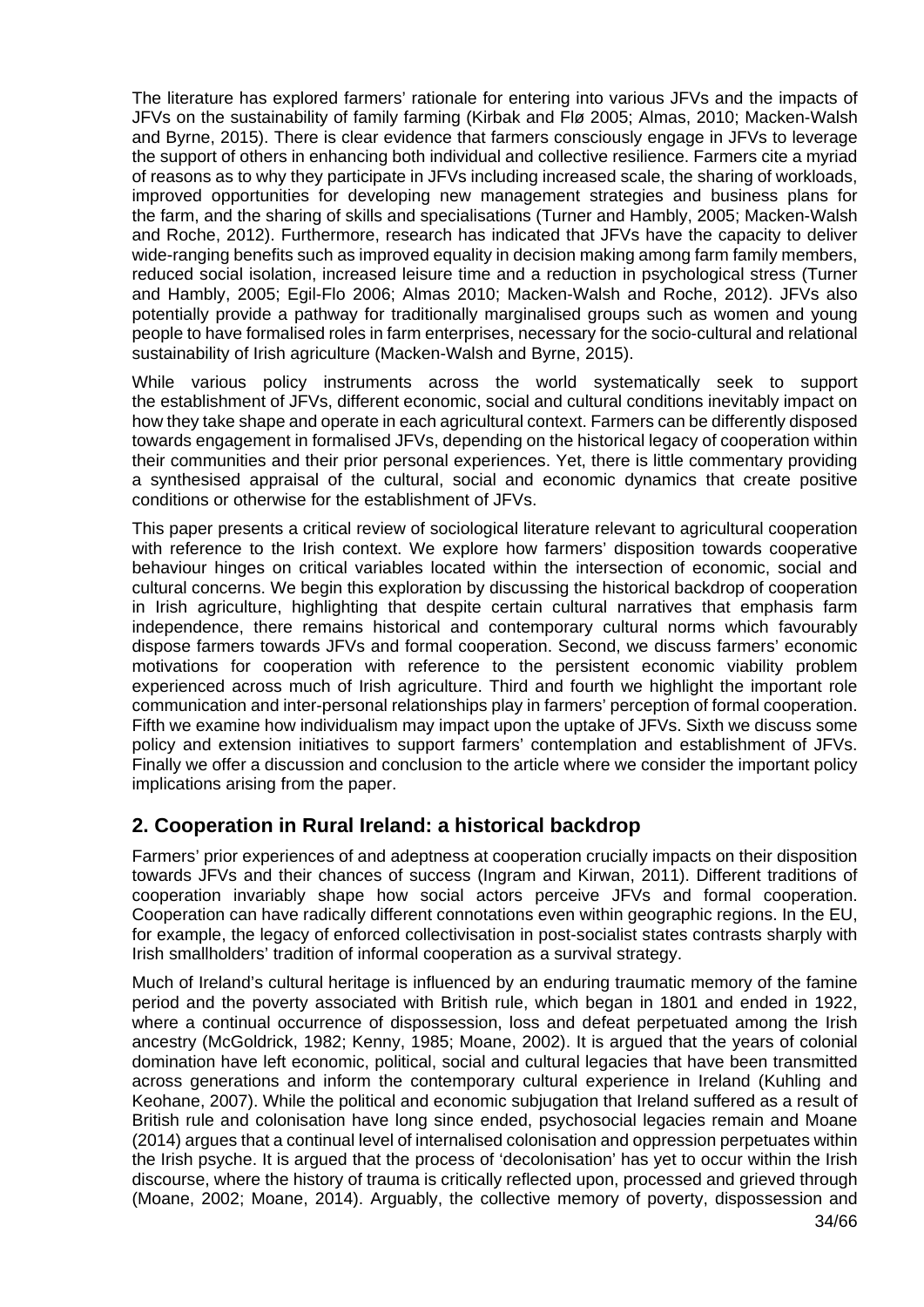economic vulnerability remains raw and emotionally unprocessed, perpetuating an internalised sense of fear, insecurity and helplessness within the Irish psyche (Moane, 2002). Such cultural narratives, which are often unconscious, are associated with a preoccupation with land ownership in Ireland and an associated pressure to maintain the lineage of family ownership through the intergenerational transfer of land (Hoppen, 1999).

A historically important transition occurred in the latter stages of the 19th century, which continues to inform much of the modern day agrarian identity (Kane, 2011). The land war<sup>2</sup>, which ran from 1879 until 1892, gave rise to conscientisation among tenants in relation to rights and entitlements to land, the injustice of tenancy and capital concentration in the hands of the occupying British landlords. This gave rise to the populist ideal of 'peasant proprietorship', where collective realisations emerged that farm households' security and status was dependent not only on farming the land but more crucially on owning it (Kane, 2011). Reinforced by collective narratives that emphasised economic vulnerability, fear and insecurity, an ideological shift occurred, with an increased desire amongst family farmers to own their land (Kane, 2011). An ideal farm type in Ireland emerged with the family at the heart of production and ownership (Jones 1995 cited in Kane, 2011; Foster 2014). Farming and land ownership acquired a symbolic presence in rural Ireland, representing security and independence.

The socio-cultural backdrop of Irish agriculture may lead to an assumption that there is considerable socio-cultural resistance to the idea of sharing the land and farm with an outside other, which is what JFVs involve. However, research in Ireland and across Europe has found evidence that runs contrary to this assumption. While individuals' private ownership of property is normatively perceived as a central characteristic of security and independence, expectations of solidarity are embedded in agricultural communities (O'Dowd, 1981; Curtin and Varley, 1991; Curtin, 1993; Byrne, Edmondson and Varley, 2001; Varley and Ó Cearbhaill, 2002; Sutherland and Burton, 2011; Cush and Varley, 2013; Macken-Walsh and Byrne, 2015). How land is farmed and how other communal challenges are addressed is marked by a distinctively cooperative approach. Varley and Ó Cearbhaill (2002) discuss the continuingly prominent collective voice of rural communities through voluntary agencies such as Muintir na Tíre, who seek to unite conflicting and diverging interests around the platform of pursuing the common good. Varley and Curtin (2006) have also shown that local development groups such as Forum in North Western Connemara offer a communitarian strand of development, underpinned by an egalitarian desire and a moral commitment to the centrality of community life. O'Dowd (1981), Curtin (1993), Curtin and Varley (1991) also show the strong cultural importance placed on cooperation as a resilience strategy in rural Ireland.

Furthermore, Arensberg and Kimball (1940) seminal study of family farming in Ireland in the 1930s highlighted inter-familial cooperation as crucial to the survival of the family farm. The 'cooring' system, originating from the Irish word *cabhair* meaning to help out or lend a hand to one's friend or neighbours (Byrne and O'Mahony, 2011), was a process where farm households would assist others during busy periods in the agricultural calendar such as harvest or turf cutting seasons (Arensberg and Kimball, 1940; Macken-Walsh and Byrne, 2015). Cooring, together with other customs of cooperation, were fundamental to the social organisation of rural society, not only as a mutual or charitable aid systems but as a social outlets for collective gatherings and festivities (O'Dowd, 1979). Patterns of cooperation between farms are noted to be continuingly strong and evolving to sustain Irish family farming (Varley and Curtin, 2006; Macken-Walsh and Roche, 2012; Macken-Walsh and Byrne, 2015). Despite entrenched socio-cultural narratives relating to trauma, colonisation and the Land War, wider cultural narratives of resilience that draw from the cooperative spirit, created conditions that are arguably accommodating of formalised cooperation through JFVs. Resilience strategies involving cooperation are commonly leveraged in response to diverse economic, social and cultural threats in Ireland (Macken-Walsh and Roche 2012; Macken-Walsh and Byrne, 2015) and such traditions provide a facilitative backdrop for farm families to engage in JFVs.

<sup>&</sup>lt;sup>2</sup> The land war represented an agrarian revolt against landlordism, and a search amongst small farmers and peasants for security through proprietorship, which also represented a symbolic protest against English Domination (see Kane 2011).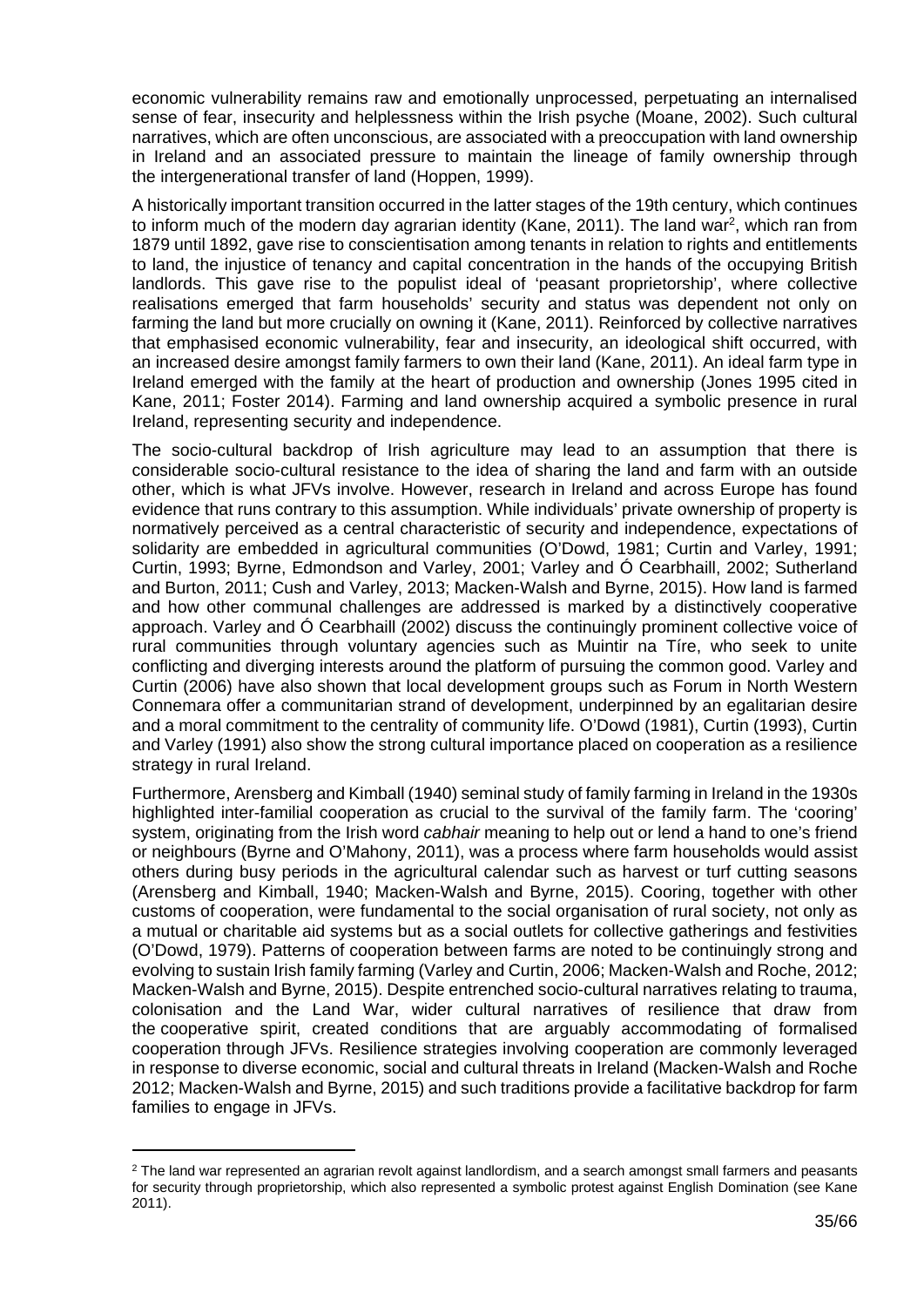# **3. Economic and Social Rationality for Cooperation**

What further dispose the Irish farm family to the adoption of formal cooperation are the economic and social benefits of JFVs and the rational pragmatism present amongst the Irish farming community. Explaining cooperative behaviour through the lens of economic rationality has its roots in rational choice theory and methodological individualism (Forsyth and Johnson, 2014). From such perspectives, social and cultural phenomena are subjugated to economic incentives in understanding decision making. The incentive to cooperate is explained by a shortfall in personal material or monetary resources, requiring actors to seek the assistance of others in order to protect and pursue their economic interests (Popkin, 1979; Granovetter, 1992; Ostrom, 1998). Patterns of reciprocity become evident with actors investing in the welfare of others by sharing resources, predicated on the likelihood of return of commensurate benefits (Granovetter, 1992; Stone and Postdam, 1996). Actors are conceptualised as economically rational decision makers who "compare expected benefits and costs of action prior to adopting strategies for action" (Ostrom, 1991: 243). Through reciprocity, actors receive repeated benefits and are inculcated to the process of collective action, understood as of significant benefit and therefore worthy of continuance (Ostrom, Gardner and Walker, 1994). This perspective suggests that one's loyalty to reciprocity and cooperation are contingent upon increasing economic well-being (Granovetter, 1992).

An immense literature has accumulated on cooperative behaviour in agriculture, which is noted as a critical feature of the reproduction of small scale family farming (Wolf, 1966; Kerblay, 1971; Popkin, 1979; Levin, 1988). Much of this debate is informed by Chayanov's (1925, 1986) discussion of peasant rationality, where the survival of the family farm is improved by the deployment of household labour and family members' willingness to self-exploit their labour for the benefit of the household. Chayanov drew our attention to the importance of collective efforts between members of the farm household, without which it would be impossible to survive. Wolf (1996) also noted a similar pattern and extended the argument, showing, however, that under certain circumstances the deployment of collective family farm labour was not sufficient to meet requirements. In such situations, family farms were required to extend cooperation beyond the unit of the household and forge linkages with other households in periods of economic duress (Wolf, 1966). In Wolf's study, peasants would share resources and labour in order to boost survival chances. Similarly, Samuel Popkin's study of the peasantry illuminated a similar pattern, describing peasants as economically rational problem solvers, who could safeguard their own interests by bargaining with others to achieve mutually accepted outcomes (Popkin, 1979).

Irish farm households strategically use interfamilial cooperation to increase their individual survival chances, leveraging support from both within the family and wider communal networks, to achieve productivist goals of enhanced scaled and productivity and to satisfy labour requirements (Macken-Walsh and Byrne, 2015). Furthermore, traditional patterns of resilience, described by Macken-Walsh and Byrne (2015) who cite Arensberg and Kimball's (1940) study of small farm society in Ireland, highlight the instrumental reasoning behind cooperation.

Systems of *cooring*, which were partnerships of different farmers, constituted an "instrumental resilience strategy propagated collectively by members of the farming community" (Macken-Walsh and Byrne, 2015: 6). Families invested time and resources strategically to support other farm families on a reciprocal basis, which helped support the farm household. In addition *cooring*  also reflected the recognition amongst farm families of the need for social sustainability and the reproduction of small farm society. Farm households used a pattern of sequencing that prioritised 'viable' farm families, "where viable farm families were those that had succeeded in producing multiple offspring" (Macken-Walsh and Byrne, 2015: 7). The most marginal in this sequencing pattern were the childless and single women beyond reproductive age, who could neither provide a supply of labour nor facilitate the process of succession to the next generation. This process highlights the historical pattern of instrumental cooperation within Irish farm households, which rests on a strong desire amongst farm households to reproduce the family farm and sustain the wider farm society on which they were dependent. Such rational pragmatism continues to this day, as farmers repeatedly prioritise the financial stability of the family farm and often negotiate significant challenges to ensure the farm family survives (McDonald et. al. 2014).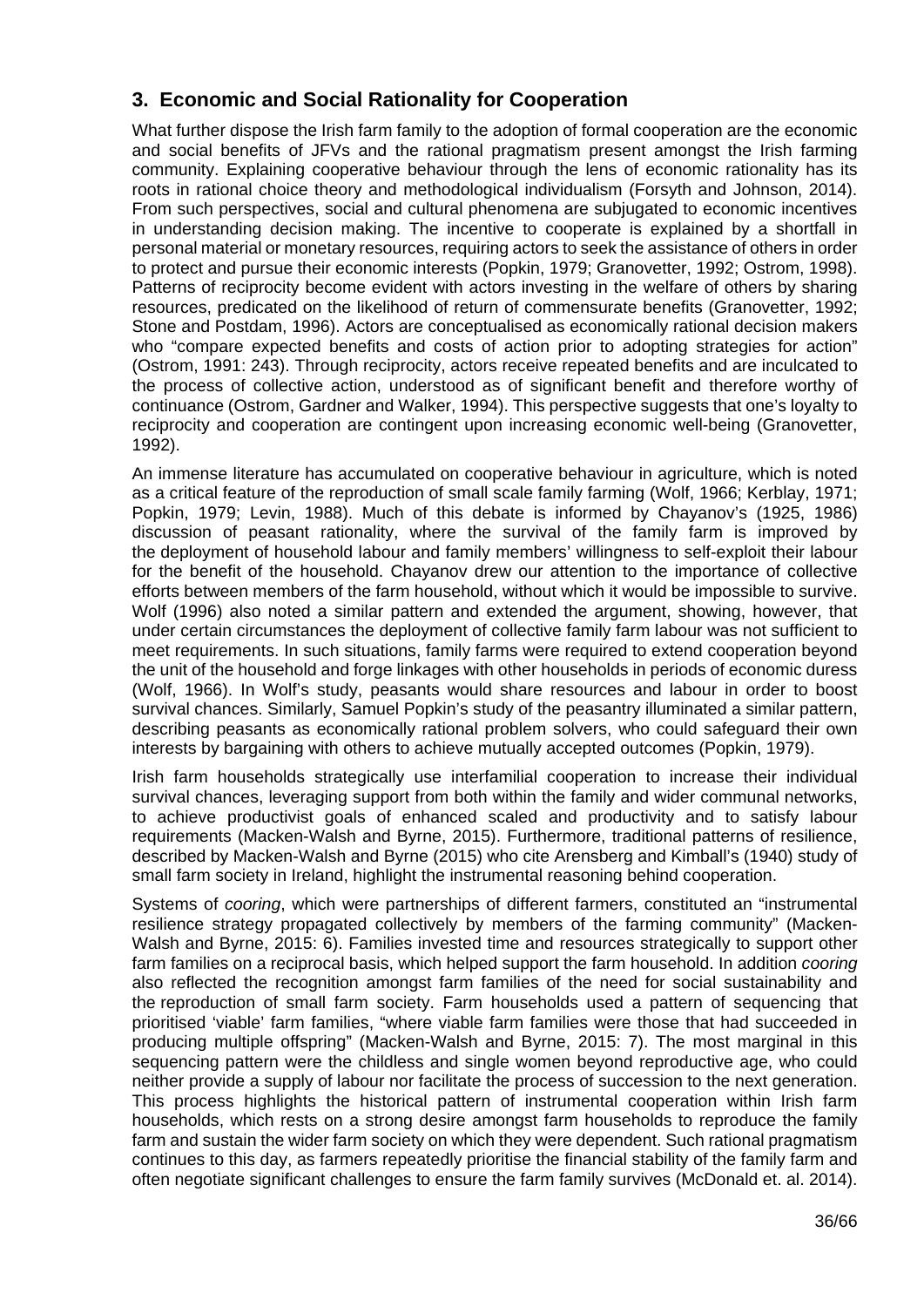The rational pragmatism of Irish farmers arguably disposes them favourably to JFVs given the range of associated social and economic benefits, with these proving particularly important considering the many challenges facing family farming. Contemporary Irish agriculture is characterised by low profitability and the generating of income for the farm household is often undertaken by the farm spouse through her off-farm work (Shortall 2014). Farm incomes averaged €26,974 in 2014 (Hennessy and Moran 2014a) and only 37% of Irish farms are defined as economically viable (Hennessy and Moran 2014b). The farm viability problem is typically explained by farms having inadequate scale and efficiencies to produce commodities in a world market. Another explanation is that farms do not differentiate their products sufficiently in the marketplace, which would allow them to command a higher price and relieve them of the pressure to produce more volume (Macken-Walsh, 2010). JFVs have been identified as a model to facilitate both routes towards farm viability, by facilitating farmers to join their farms together to achieve more scale and efficiencies and/or to introduce new skills and specialisms to farm enterprises with a view to differentiating farm produce (Hennessy et. al. 2009).

In addition, inadequate labour is a common threat to the survival of family farms, particularly where the land holder is responsible for the sole running of the farm. Kirbak & Flø (2005) coined this as the 'one man farm' phenomenon, and is widely recognised to be economically unsustainable as too much stress is placed on the farmer and there is not enough labour to complete farm tasks. JVFs enable farmers to pool labour, skills and resources together to enhance the productive capacity of the farm and reduce the 'one man farm' problem (Kirbak & Flø 2005; Almas 2010). In addition, 'the one man farm' phenomenon has tended to push young adult family members away from the farm, who seek financial independence and are reluctant to operate in a period of 'protracted boyhood'(Arensberg and Kimball 1940), where they provide mainly manual tasks on the farm without contributing to decision making. JFVs can resolve this tension by providing a function for young and older farmers to work together, enabling young farmers to gain decision making functions on the farm (Macken-Walsh and Roche 2012). Here young farmers can bring critical skills and competencies to the farm, particularly higher levels of formalised training with 13.4% and 27% of farmers under the age of 35 obtaining a third level qualification and a certificate in farming or a farm apprenticeship respectively (CSO 2012). By contrast, only 3.3% of farmers aged 55-64 obtained a third level qualification, while 5.2% had received a certificate in agriculture or a farm apprenticeship.

Furthermore JFVs between neighbouring farmers reduce farming work hours and enable farmers to share households tasks such as childrearing, freeing up women's time to work off-farm (Macken-Walsh 2010 Egil- Flø 2006), which contributes to more equitable relationships within the farm family home (Byrne et. al. 2014). Changing rural masculinities, which increasingly place a higher priority on interpersonal relationships, the needs of other family members and increased work/life balance (Macken-Walsh and Byrne 2015) mean that more equitable social relationships are increasingly valued within the farm family. JFVs capacity to deliver these benefits appeal to the rational pragmatism of family farmers and a considerable opportunity presents itself if farmers become more acutely aware of such benefits.

What further enhances farmers' willingness to engage in JFVs is that they involve a small number of participants, usually two or three farmers and therefore can more easily avoid the financial and free rider problems that can plague larger cooperatives and producer organisations. The potential for free riding is also tempered by the on-farm agreements that typically accompany arrangements such as farm partnerships, share farming and contract rearing<sup>3</sup>.

# **4. Communicative norms**

Of course, it is not just the rational pragmatism of farmers that propels them towards cooperation. The literature has discussed at length how, actors' capacity for cooperation is greatly improved through communication (Ostrom, Gardner and Walker, 1994; Ostrom 2010). While farmers often

 $3$  Each participant is bound by a legal contract which clearly specifies their roles and channels of mediation, conciliation and arbitration that should be followed in the case of a dispute. In cases where free-rider behaviour does arise, there is usually a referee nominated in the formal agreement, who has the role of addressing and mediating problems arising in the JFV (Teagasc 2016a, b and c).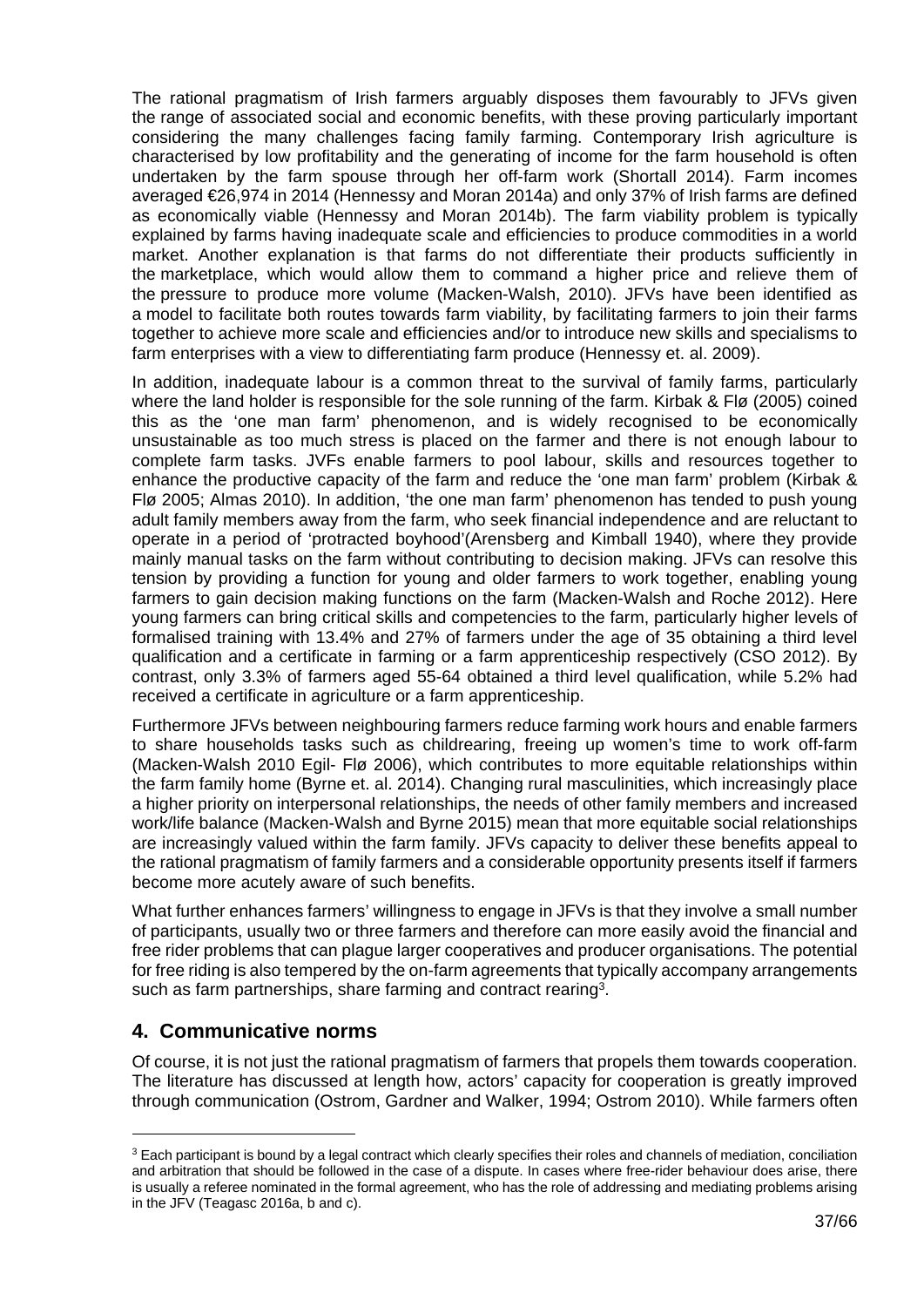have a strong economic, social and cultural basis for cooperation, obstacles emerge where poor communication exists between the parties involved (Ingram and Kirwan, 2011). Indeed it is often a lack of communication which prevents farmers from overcoming the mistrust, anxiety and uncertainty that can attend the changes associated with formal cooperation (Ingram and Kirwan, 2011; Macken-Walsh and Roche, 2012). A useful theoretical and analytical basis for communication is provided by Habermas (1984), who theorises that necessary forms of consensus for successful cooperation are dependent on a strong commitment, by all parties, to processes of communication. He argues that language is an enabler of communication between actors' inner worlds to the 'other'. For successful communication, the speaker must also occupy the position of 'hearer' and both parties must collectively engage in a process of constructive argumentation. Through such processes, an 'intersubjective exchange' leads to consensus or "an affirmative position" engaging all parties (Habermas, 1984: 95-97).

Communication is also a process that enables people to subtly observe others and subjectively evaluate others' inherent level of trustworthiness. Actors are aware that human relationships carry an element of risk, and that there is a significant discrepancy between how people present themselves and how they actually behave in reality (Ostrom, Gardner and Walker, 1994). Actors' decisions to cooperate can be often based on intuition, which is often built over time. Through close and regularised contact, where actors can communicate subconsciously and get a sense of each other, the capacity for trust and cooperation can be improved or otherwise. Successful communication enhances the 'consensual power' of decision-making (Haugaard, 1997) and serves to reduce the level of uncertainty surrounding the behaviour of others (Janssen and Ostrom, 2008). The emotional weight farmers attach to their own individualised farming practices arises as a crucial issue where JFVs are concerned, because the latter can involve farmers who have entirely different practices and belief systems (Ingram and Kirwan, 2011; Macken-Walsh and Roche, 2012). Such JFVs, arguably, are best avoided (Ingram and Kirwan, 2011; Macken-Walsh and Roche, 2012). However, effective communication has the capacity to enhance trust and reduce anxiety even in JFVs between farmers who have compatible practices, beliefs and goals.

A favourable characteristic of Irish agriculture is the high cultural premium placed on communication. Communication, colloquially referred to as "chatting", has long served to promote intimate social relationships among farmers and to provide a network for the diffusion of important information on farming matters (Frawley, 1993 citing Breathnach, 2000; Breathnach, 2000). The local pub in particular provides what Oldenburg (1999) has referred to as "a third place", a meeting point for local farmers where they can discuss issues of common concern, trade insights and share a collective ethic of mutuality and interdependence (Arensberg and Kimball, 1940; Rosenzweig, 1991; Kearns, 1996 Breathnach, 2000; Share, 2003). Such "chatting" is embedded in the heart of social relations in rural Ireland and is often buttressed by other important "third places", such as the local church and the mart. The impulse to converse in rural Ireland is often unconscious and exists as a form of practical consciousness, which fosters social connectedness (Gallagher, 2012). Such normative elements to social life are critical to the establishment of formally organised cooperative agreements in Ireland (Cush, 2012; Cush and Varley, 2013) and provide a facilitative platform for the adoption of JFVs.

### **5. Inter-personal relationships**

In agricultural communities where farm families have often farmed alongside each other for generations, familiar social bonds exist that can impact on cooperation. Where actors have positive experiences of cooperation, it is more likely they will view cooperation as beneficial to their interests. Individuals have a remarkable capacity to store memories of important interactions and to use these in order to predict the likely course and outcomes of similar interactions in the future (Granovetter, 1992). Thus, having a positive experience with someone helps to reassure individuals that this person is reasonable and can be relied upon in the future. Individuals are said to develop positive heuristics towards these individuals and through repeated interactions can construct conventions, or social norms, that normalise trust and make acts of deviation unthinkable (Granovetter, 1992).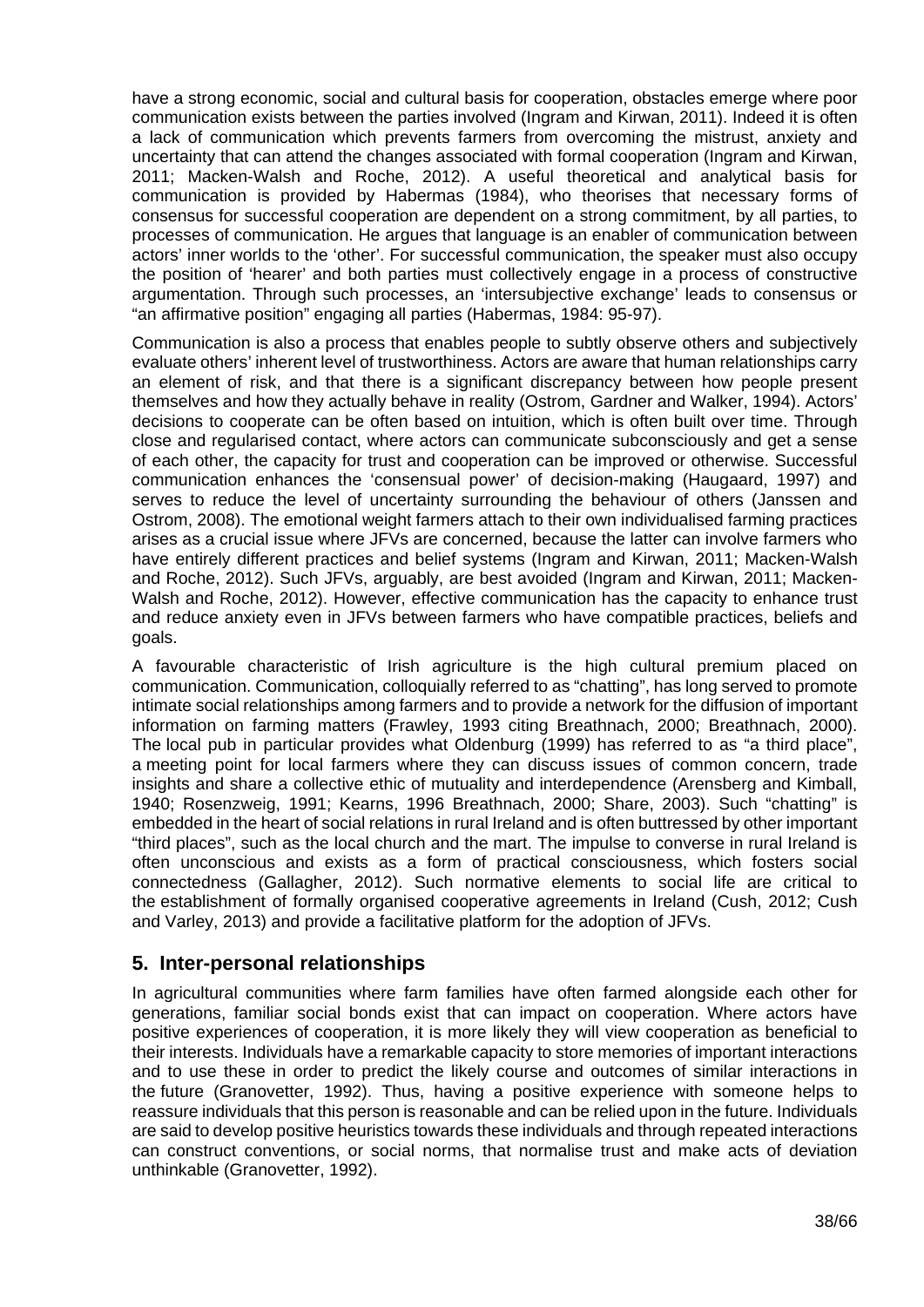Having positive experiences of cooperation also gives people a sense of connection to the world around them. Engaging positively in a collective experience with other people affords individuals a sense of interpersonal fulfilment, providing a richness to their lives and enabling them to gain a deep understanding of who they are (Durkheim, 1951). Individuals positively associate with these experiences and are thus more likely to be trusting of these relationships and to seek them out in the future, even in cases where it is not perfectly rational for them to do so (Granovetter, 1985). Consequently, positive social relationships provide a facilitative platform from which cooperation can emerge.

Conversely, a history of poor social relationships are detrimental to the process of cooperation, which tends to be perceived as damaging to one's interests and as a result (Granovetter, 1992; Curtin, 1993) even where economic benefits are clear, we should not assume that farmers will view cooperation as positive (Baumeister et al, 2001; Nass and Yen, 2010) As Granovetter (1992: 34) highlights, "even when one has not had dealings with a certain person for many years, a reactivation of the relationship does not start from scratch but from some set of previously attained common understandings and feelings". The past, thus, clearly informs the present and where disputes have arisen, a challenging platform for cooperation is set. With a history of poor social relationships, people are less able to build feelings of trust and may consequently view cooperation as inimical to their best interests.

Harmonious social relations in rural Ireland may not be assumed. While a normative tradition of communal solidarity and mutuality is represented in the literature on family farming, such descriptions tend to be overly romantic and neat by way of explanation, reifying social life in rural Ireland (Curtin, 1988). Discord and conflict are commonplace and have a proven capacity to undermine cooperative behaviour in rural Ireland (Curtin, 1988; Curtin, 1993; Phyne, 1999; Cush, 2012). There is, however, evidence that positive social relationships also exist, which buttress the process of collective action and enable rural actors to draw upon trust which facilitates cooperation. Cush and Varley (2013) show how normative trust and reciprocity support formal and informal cooperative behaviour in Irish aquaculture. Curtin (1993) also highlights the critical role positive social relationships have played in sustaining cooperation as a form of economic organisation in the west of Ireland. Taylor (1987) furthermore illustrates how a history of positive social relationships enabled a group of Donegal inshore fishermen to develop a complex system of cooperation, which sustained not only the local fishery but also the socio-cultural and normative framework upon which they were dependent for a distinct and rooted self-hood at the individual level.

With regard to the family farming unit, we also see favourable relationships supporting the formation of JFVs both within and outside of the family. Family farm members remain committed to supporting the resilience of the family farm even where they might be excluded and we this clearly amongst non-successor farm offspring (Cassidy and McGrath, 2014). Cassidy and McGrath (2014) note the nuances of succession, showing that it is a highly complex process which involves cooperative buy-in from the future heir, the parents and the disinherited siblings. Among the siblings we see a deep attachment to the farm as an enduring place in their lives, and they retain a desire to maintain the farm within the hands of the family. Non-successor offspring remain committed to supporting the succession process, as the farm remains intimately connected to their self-identity. In this context, siblings will support JFVs should they understand that they contribute to the resilience of the family farm.

### **6. Individualism**

39/66 What has also arguably shaped the cultural perception of cooperation is the socio-cultural shift that has occurred in Ireland in the last two decades. During the 1990s and 2000s, Ireland embarked upon a self-styled economic miracle, commonly referred to as 'the Celtic Tiger', where rational economic self-interest increasingly informed social relations, trumping virtues of social solidarity and collective interest in the process (Fagan, 2002; Kirby, 2005). The Celtic Tiger allowed Ireland to project a modern, liberal and progressive image, which was founded on the ideological principles of individualism, quite typical of advanced capitalist societies (Kirby, Cronin and Gibbons, 2002; Kirby, 2005). New constructions of 'Irishness' began to dominate the popular conscience, with cultural identity increasingly framed by capitalist ideology and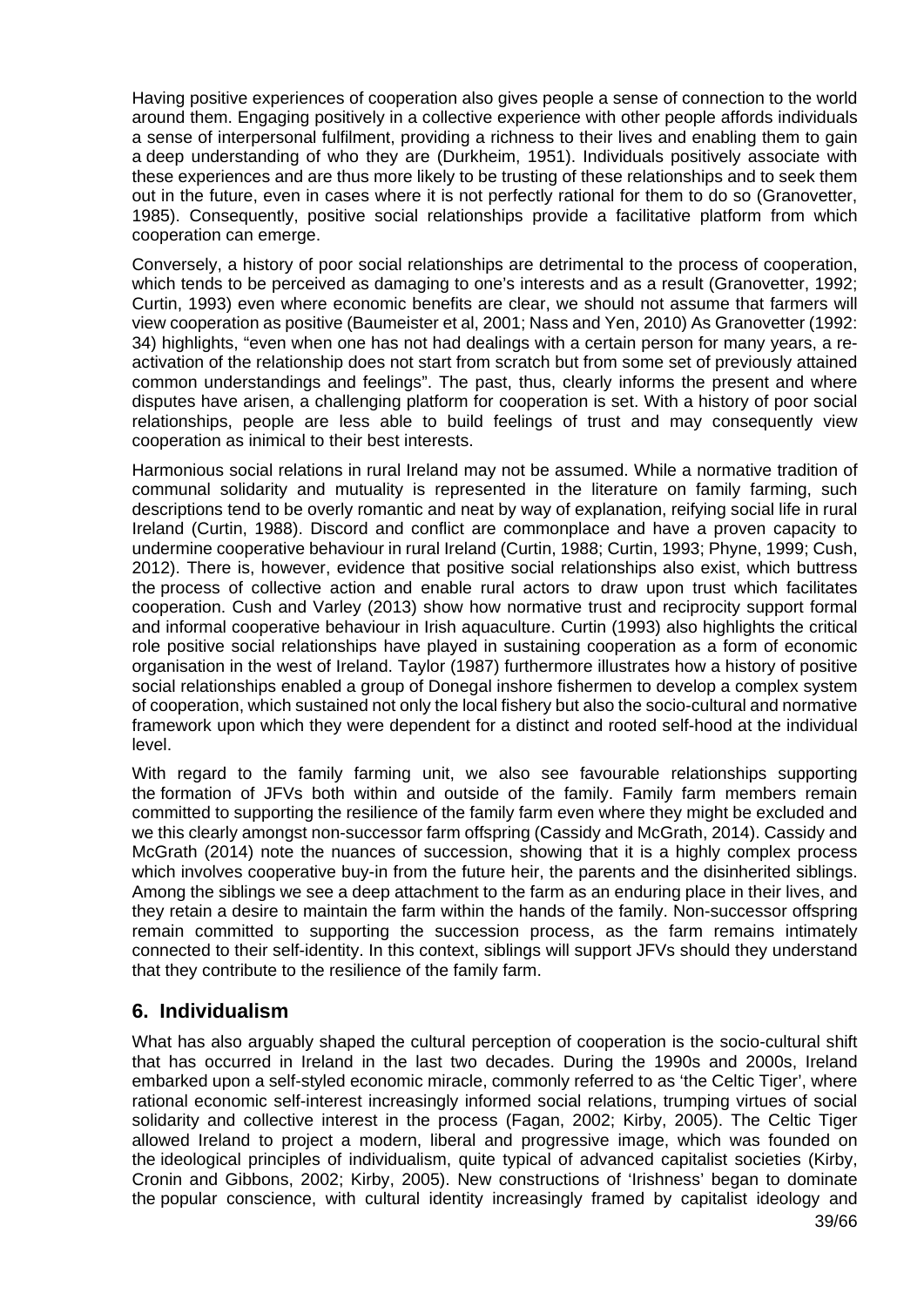market-based philosophy (Kirby, Cronin and Gibbons, 2002). Traditional values of the 'small man' were now mixed with contemporary notions of 'high earners' and 'entrepreneurs' (Fagan, 2002). Increasingly, Irish people were defined by mass consumption and a culture of individualism (Corcoran, 2007).

However, the extent to which such trends observed at the national level resonated with rural communities is less apparent. Multiple studies have indicated that even the most commercialoriented farmers in Ireland tend to be wedded to the family farming ethos and are, thus, reluctant to compromise social and cultural capital for the sake of economic gain. For instance the sale of farmland did not increase during the 'Celtic Tiger' period despite the prevalence of individualistic principles in Ireland. The rate of less than 1% of farmland transferred on the open market annually (Hennessy, 2006) continued during the Celtic Tiger boom, indicating the continued socio-cultural importance of farmland despite its soaring economic valuation in the market. Moreover, Cush and Varley (2013: 16) show that "despite the rise of forces that favour egoistic individualism in Celtic Tiger Ireland" we do not see cooperation demise as a resilience strategy in rural Ireland.

However, it is arguably the case that cooperation is challenged in contemporary times by individualistic principles, which is highly indicative of social relations under advanced capitalist regimes (Putman, 2000). The consequences of this for agriculture are quite clearly expounded by Emery (2015), who, referring to the UK context, illustrates how capitalist ideology tends to convince farmers that their survival, freedom and independence is achieved through individualism, with neighbouring farmers increasingly viewed as natural competitors. Emery, (2015) discusses how cooperative patterns of resilience in agriculture tend to become mystified under capitalist ideology and viewed with a sense of suspicion and mistrust.

Irrespective of broadly occurring transformation towards or indeed resistance to individualistic tendencies under capitalist regimes, it has always been the case that Irish agriculture facilitates individualism to a degree. Individual resilience – of the male farm owner or patriarch specifically– has been a notable characteristic of family farming. This is illustrated quite clearly in the sense of prestige associated with maintaining farm individuality and privacy (Kennedy, 1991; Crowley, 2006; Macken-Walsh, 2009; Cassidy and McGrath, 2014). The esteem associated with independence is underpinned by strong patriarchal relations within Irish farm households, where male identity is informed by a pronounced sense of duty, responsibility and ownership (Shortall, 1997; Shortall, 2014). The cultural desire for farm independence and the increasing tendency for egoistic individualism in the context of post Celtic-Tiger Ireland arguably pose a threat to the adoption of formal cooperation and JFVs.

However, presenting an increasing and considerable challenge to farmer's identity is the difficulty in generating an income from the farm (Shortall 2014). This poses a significant challenge to the male farmers' identity, as they can no longer maintain occupational supports for the continuance of their breadwinner, masculine role, giving rise "to feelings of guilt, stress and anxiety" (Ní Laoire 2005: 105). In addition, in the context of increasing rural restructuring and the diversification of the local economy, the prestige vested in agriculture has declined, and increasingly off-farm professional work is valued and esteemed within rural Ireland (Ní Laoire 2005). This is particularly true for the younger members of the Irish farm family, who associate farming with long working hours and a difficulty to maintain incomes, with farming in this context seen something of a 'poisoned chalice' (Kelly and Shortall 2002). It can no longer be assumed that young farmers will take over the farm and many seek alternative lifestyle choices with a better standard of living (Macken-Walsh and Byrne 2015). In many instances young farmers pursue their individual interests and increasingly question and challenge socio-cultural norms which pressurise them to take over the farm.

JFVs capacity to improve the economic viability of the family farm (Hennessy et. al 2009) means that they provide male farmers' with the most realistic means to support traditional masculine roles. Individualised routes are increasingly challenged in the context of declining farm incomes and formal cooperation provides considerable scope for the empowerment of the male farmer. In addition, by freeing up working hours, farmers can pursue certain off-farm interests as they increasingly enjoy a more nuanced lifestyle (Macken-Walsh 2010). Furthermore, JFVs enable farmers to combine different skills and specialisms, and construct an enterprise out of the farm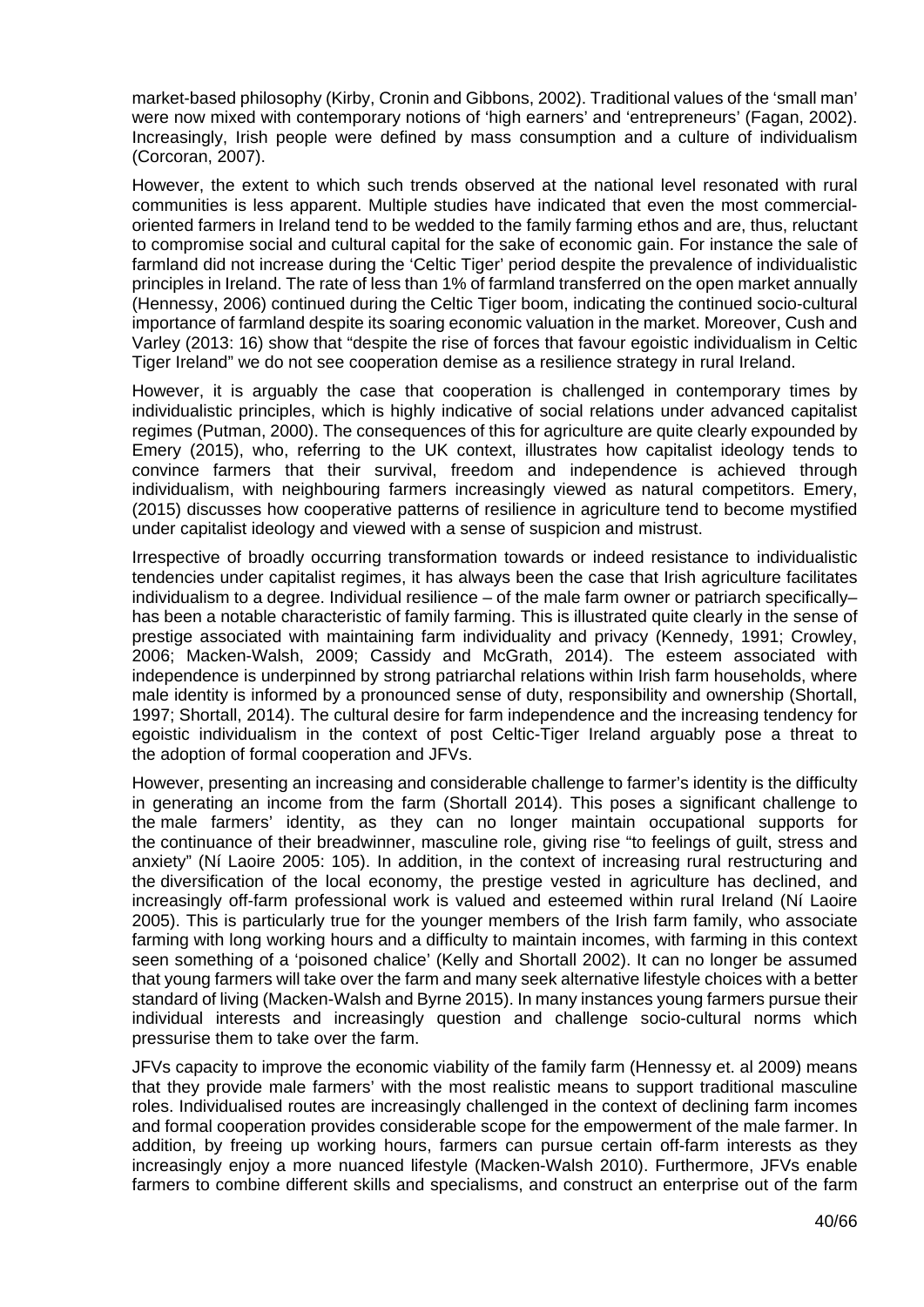which can enable career goals and aspirations to be fulfilled on farm. Moreover, JFVs provide a structure where the standard of living can be an increased for farmers as the burden of the 'one man farm' is reduced, working hours improve and holidays become a more frequent possibility (Macken-Walsh 2010; Almas 2010). In the context of shifting rural masculinities, where an increased priority is placed upon family time and a flexible attitude towards work (Bye 2009), the allure of JFVs is significantly enhanced (Almas 2010; Macken-Walsh and Byrne 2015). Undoubtedly new cultural constructions of individualism present challenges to cooperation, however JFVs provide a structure capable of resolving this tension by enabling farm members to fulfil individual expectations and desires.

# **7. Policy and Extension Support of JFVs**

From the above we see that the socio-cultural landscape of Irish agriculture is well disposed towards the adoption of JFVs but support from policy and extension services is required (Macken-Walsh and Roche 2012). Internationally, JFVs are promoted by novel extension programmes. For instance in Cornwall in the UK, the Fresh Start Initiative (FS) was launched in 2004 by the Commission for the future of Farming and Food in the UK, funded by the European Agricultural Fund for Rural Development (EAFRD). The idea behind the initiative was to increase the participation of young farmers to agriculture by setting up farm partnerships with older farmers who were looking to take a step back from farming and semi-retire. FS launched a matchmaking service where young, aspiring farmers were matched with older farmers looking to take a step back but had no identified successor. FS brought the two interested parties together and helped them to draw up a partnership plan which would suit both of their needs and requirements. In addition, follow-up advisory and mentoring programmes were offered to the participants in order to assist in any difficulties or obstacles faced (Ingram and Kirwan 2011).

At EU level, EAFRD funds a dedicated policy measure to encourage cooperation in agriculture, which includes JFVs. The possibilities of this measure are explored by Macken-Walsh and Brosnan (2012). They note that of critical importance is that supports and extension services for farmers are delivered in way that enable them to contemplate JFVs in an informed manner so they can customise arrangements to suits their own individual circumstances. In Ireland, extension supports targeted at JFVs are offered by Teagasc, Ireland's Agriculture and Food Authority, and farmer interest groups such as Macra Na Feírme. However, recent nationally representative survey data indicate that many farmers are not aware of the potential benefits associated with JFVs, and a significant effort will be required to show demonstrative evidence of the benefits of formal collaboration over and above informal cooperation (Macken-Walsh et al., 2015). In a recent survey conducted by Teagasc, on a scale of -2 to +2, only -0.72 farmers had even contemplated setting up a JFV (Macken-Walsh et al. 2015). Policy makers must be cognisant of farmer's rationalities and dispositions towards cooperation and provide information which clearly and practically illustrates how JFVs operate and the potential benefits. While this is so, it is crucial that the supports are not paternalistic and farmers must have a sense of ownership of the learning processes (Macken-Walsh and Roche 2012). An extension approach that fosters conversations to be opened up about farm partnerships is warranted and one way this can be achieved is through the discussion group network operating in Ireland. The discussion groups that are in operation nationwide offer a platform for social learning and knowledge transfer between farmers and essentially attempt to relate to and transform existing norms. They provide a significant opportunity for policy makers to enable communicative processes between farmers with a view to enhancing their capacity for cooperation (Macken Walsh and Roche, 2012). Significant attempts should thus be made to target such discussion groups as incubators for JFVs, an extension methodology for which is set out by Macken-Walsh and Roche (2012). Utilising existing networks within and surrounding discussion groups stands to support emerging JFVs (Ingram and Kirwan, 2011).

More pragmatic concerns relate to the bureaucracy and costs involved in establishing a JFV. In Ireland, establishing a JFV can be a lengthy and complicated process, which involves the input of solicitors, accountants and agricultural advisors which can be expensive. These costs are a considerable barrier for Irish farmers who are on low incomes, averaging €26,974 per annum (Hennessy and Moran 2014a). However, new supports offered through the EAFRD, will offset at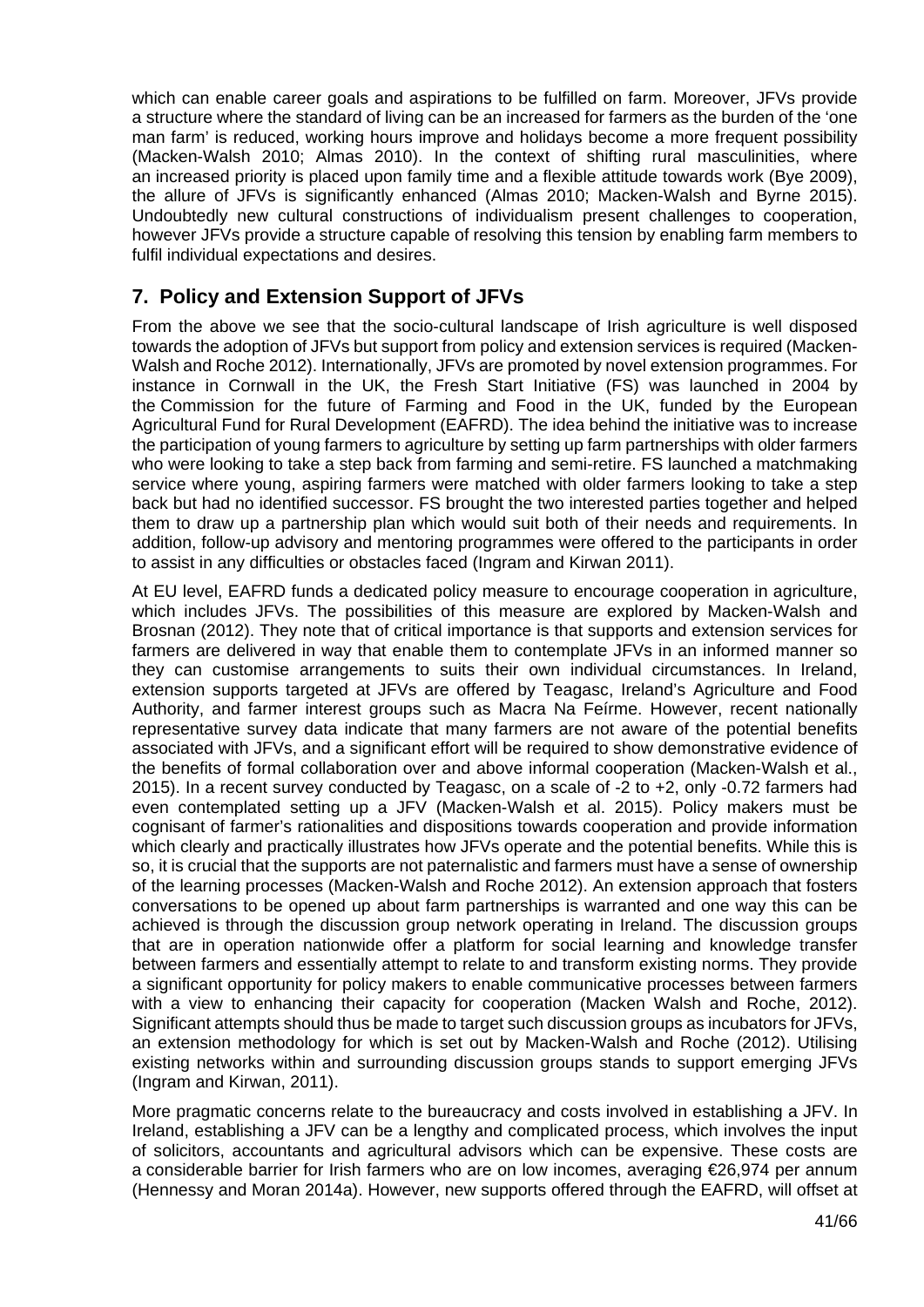least some of these establishment costs. Farmers may also engage a facilitator to assist them to establish a JFV, supported by the EAFRD. Currently, there are few professional actors that have expertise in facilitating and overseeing the development of a sufficiently detailed comprehensive agreement to underpin successful JFVs. Such agreements are required in order to realise the benefits of JFVs and to mediate between and protect parties in the case of disputes. Furthermore, facilitators can take the role of liaising on farmers' behalves with banks, solicitors and accountants. With the availability of support through the EAFRD henceforth, it is possible that the rate of establishment of JFVs will increase and that a greater number of professionals will acquire expertise in facilitating farmers' establishment of JFVs. However, there are financial disincentives in the Irish context that restrict farmers' eligibility for and payments from various policy and subsidy schemes when they are parties to JFVs. Such disincentives must be eliminated, where possible, to effectively encourage farmers' uptake of JFVs.

### **8. Conclusion and discussion**

The factors which shape collective behaviour have been described as a "spaghetti plate" of variables (Ostrom, 2010). By no means do we suggest that a definitive and exhaustive account is provided in this paper of the diverse and intersectional factors which dispose Irish farmers to cooperation. However the broad categories of macro level factors outlined above provide a foundation from which we can begin to examine how and why farmers are disposed in particular ways towards cooperation.

Ireland's colonial past, its traumatic history of famine and poverty and its rather dramatic arrival as an advanced capital state inevitably informs farmers willingness or otherwise to cooperate. The historical memory of dispossession and defeat by the colonising force of British occupation remains embedded within the Irish rural psyche, and there continues an attachment to land ownership and farm independence. Nonetheless, a strong historical legacy of cooperation amongst farmers in rural Ireland through systems such as cooring, and patterns of cooperation that are continually evolving amongst Irish family farmers (Macken-Walsh and Byrne 2015) dispose Irish farmers positively to the prospect of formal cooperation and JFVs.

More critically, the rational pragmatism of Irish farmers provides significant scope for the embracing of JFVs amongst the general population of family farmers. JFVs have the capacity to deliver a range of economic, social and cultural benefits, such as increased production scale, increased labour, diversification of the farm enterprise, increased leisure time, better opportunities for young farmers and improved relationships within the family home. Should farmers become more cognisant of these benefits, a more widespread recognition of JFVs as a resilience strategy is likely to occur. Leveraging farmers' capacity for discursive practice is crucial in achieving this, reducing uncertainties and anxieties and enabling them to build consensual power around formal cooperation. The 'chatting' culture, a social norm in rural Ireland, provides an important platform for intersubjective exchange amongst farmers and its potential role for stimulating communicative processes around cooperative farming should not be discounted.

What can harness discursive processes further are positive social relationships amongst the general farming population. While a harmonious set of social relationships within Ireland's rural population cannot be assumed (Curtin 1988), positive social relationships and affective ties do form a significant feature of rural Irish society, and they have a proven capacity to enhance the adoption of formal cooperation in Ireland (Cush and Varley 2013).

Added to this are debates around individualism, and whether the emergent culture of individualism presents a barrier to the perception and likely adoption of formal cooperation. While it is not easy to accurately assess this, from prior evidence we can ascertain that JFVs enable family farmers to pursue individualised preferences on- and off-farm while also enhancing the resilience of the family farm through reconstituted relationships that foster the collective as well as the individual. Rather than presenting a barrier to the adoption of JFVs as suggested by Emery (2015), perhaps the increasing desire for satisfying individual needs will make JFVs and formal cooperation more appealing.

Critical for the increased uptake of JFVs is increased support from policy and extension services to help farmers deal with the practical demands of setting up JFVs. New facilitation supports to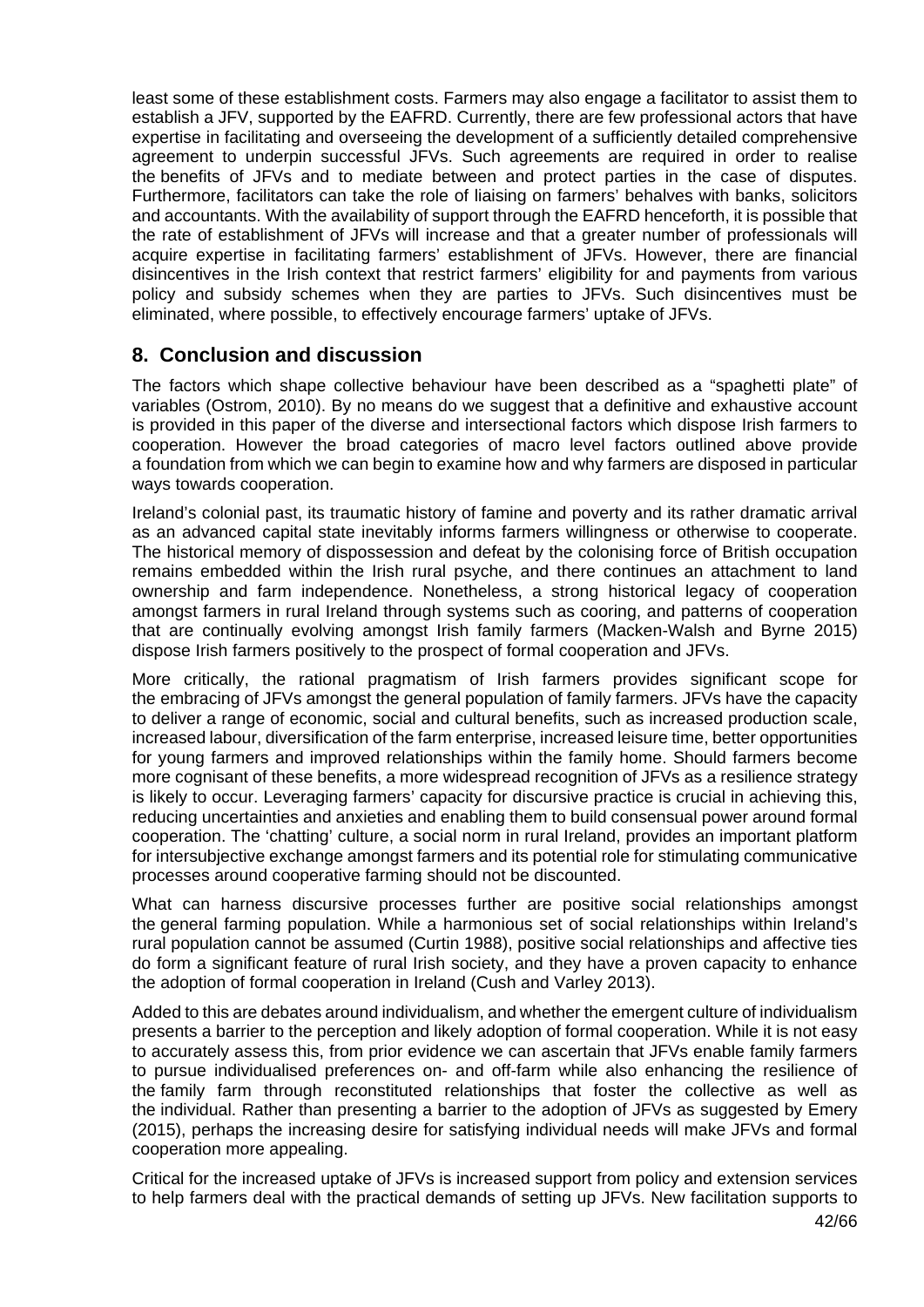assist in farmers' establishment of JFVs is welcomed by farmer interest groups but financial disincentives as a result of scheme restrictions must be eliminated where possible. Policy initiatives may also support the opening up of communicative processes within the agricultural community using the existing network of discussion groups or dedicated groups. Such an initiative could make a purposeful contribution to conscientisation among farmers of the "array of imaginable possibilities" (Emery, 2015: 60) attainable through JFVs.

Perhaps, it is state support, through extension and policy services which is consequently the most critical of all variables discussed. Cultural barriers to formal cooperation remain in place to some degree. In theory, the ideology of individualism as propelled by late modern society provides a socio-cultural barrier. In addition, the cultural desire for farm independence can restrict farmers' willingness for cooperation with an outside other. However there are significant socio-cultural norms in Ireland which enhance the adoption of JFVs and the state must build upon the sociocultural factors which facilitate cooperation. While economic incentives, information on the practical benefits of JFVs and legal and accountancy advice are all worthwhile, what is perhaps even more crucial is for policy makers to act as visionaries and to build awareness of the cultural value of cooperation, drawing on the positive cultural narratives around collective action in rural Ireland. Rather than a primary focus on technical matters, the discussion groups facilitated by Teagasc offer a unique opportunity to enable discursive practices around cooperation; what farmers consider its place, value and role to be in rural Ireland and in doing so provide an alternative set of ideological resources that challenge the resistance posed by the ideology of individualism and traditional resilience strategies which stressed the importance of farm independence. Moreover, this would provide family farmers with a greater sense of ownership of JFVs in Ireland, how they emerge, develop and forms they take. This all hinges crucially on state support, and its willingness to provide the time, energy and resources to properly facilitate JFVs in Ireland.

# **Acknowledgements**

This work was funded by the Department of Agriculture, Food and the Marine, Ireland under the Research Stimulus Fund (RSF), Project Number: 11/S/151.

#### **References**

- [1] Almas, A. (2010). I have seen the future and it works! How Joint Farming may solve contradictions between technological level and farm structure in Norwegian dairy production. In Bonanno, A., Bakker, H., Jussaume, R., Kawamura, Y. & Shucksmith, M., eds., *From Community to Consumption: New and Classical themes in Rural Sociological Research* (pp. 3-16)*.* Bingley: Emerald Group Publishing.
- [2] Arensberg, C. & Kimball, S. (1940). *Family and Community in Ireland* (Third Edition), Ennis: CLASP.
- [3] Baumeister, R., Bratslavsky, E., Finkenauer, C. & Vohs K. (2001). Bad is stronger than good. *Review of General* Psychology 5(4): 323-370. DOI: 10.1037/1089-2680.5.4.323.
- [4] Bowen, S. & De Master, K. (2014). New farmers' efforts to create a sense of place in rural communities: insights from southern Ontario, Canada. *Agriculture and Human Values* 31(4): 549-562. DOI: 10.1007/s10460-014-9489-3.
- [5] Breathnach, P. (2000). The Evolution of the spatial structure of the Irish dairy processing industry. *Irish Geography 33*(2): 166-184. DOI: 10.1080/00750770009478589.
- [6] Bye, L. M. (2009). 'How to be a rural man': young men's performances and negotiations of rural masculinities. *Journal of Rural Studies* 25(3): pp. 278-288. DOI: 10.1016/j.jrurstud.2009.03.002.
- [7] Byrne, A., Edmondson, R. & Varley, T. (2001). Arensberg and Kimball and Anthropological Research in Ireland: Introduction to the Third Edition, Conrad Arensberg and Solon Kimball, Family and Community in Ireland. Ennis: CLASP.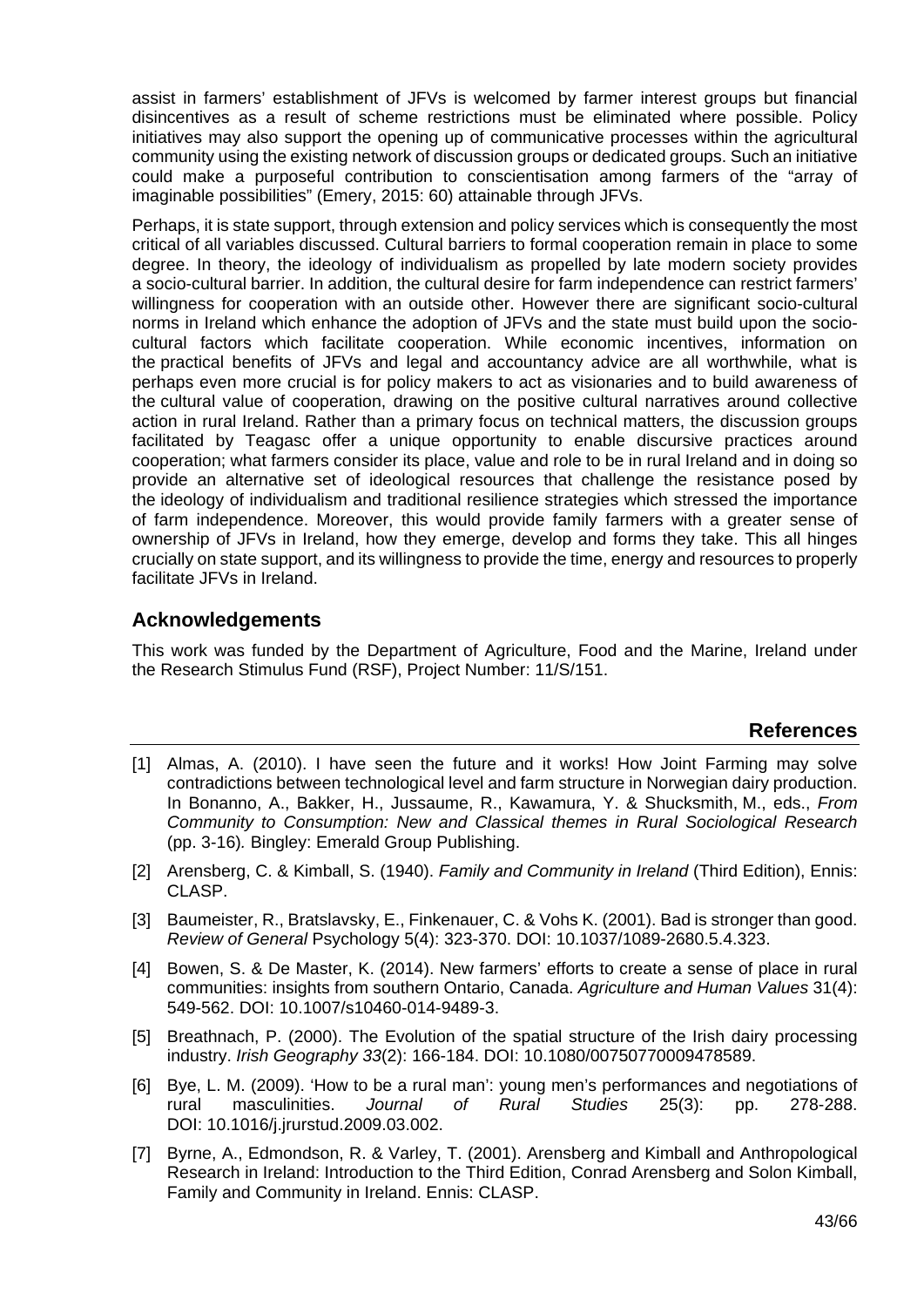- [8] Byrne, A., & O'Mahony, D. (2011). Family and Community: (Re)Telling Our Own Story. *Journal of Family Issues,* 33(1): 52-75. DOI: 10.1177/0192513X11421121.
- [9] Cassidy, A. & McGrath, B. (2014). The Relationship between 'Non-successor' Farm Offspring and the Continuity of the Irish Family Farm. *Sociologia Ruralis* 54(4): 399-416. DOI: 10.1111/soru.12054.
- [10] Chayanov, A. V. (1925). *The theory of the Peasant Economy (1986 edition).* Madison: University of Wisconsin Press.
- [11] Chloupkova, J., Svendesen, G. L. H. & Svendesen, G. T. (2003). Building and destroying social capital: The case of cooperative movements in Denmark and Poland. *Agriculture and Human Values* 20(3): 241-252. DOI: 10.1023/A:1026141807305.
- [12] Corcoran, M. (2007). Consumption and identity. *Field day Review* 3: 239-245.
- [13] Crowley, E. (2006). *Land Matters: Power Struggles in Rural Ireland*. Dublin: Lilliput Press.
- [14] CSO (2012). *Census of Agriculture 2010: Final Results.* Cork: Central Statistics Office.
- [15] Curtin, C. (1986). The Peasant Family Farm and Commoditization in the West of Ireland (pp. 58-76). In: Long, N., Van der Ploeg, J. D., Curtin, C. & Box, L., eds., *The Commoditization Debate: Labour Process, Strategy and Social Network.* Papers of the Department of Sociology 17, Wageningen: Agricultural University Wageningen.
- [16] Curtin, C. (1988). Social Order, Interpersonal Relations and Disputes in a West of Ireland Community (pp. 76-91). In: Tomilson, M., Varley T. & McCullagh, C., eds., *Whose Law and Order? Aspects of crime and social control in Irish society.* Belfast: Sociological Association of Ireland.
- [17] Curtin, C. & Varley, T. (1991). Populism and Petit Capitalism in Rural Ireland. (pp. 97-119). In Whatmore, S., Lowe, P. & Marsden, T., eds., *Rural Enterprise: Shifting Perspectives on Small-scale Production*, London: David Fulton.
- [18] Curtin, C. (1993). Another Commons Tragedy? Shellfish Cooperatives in North West Connemara. [Paper to Circle for European Studies]. Assisi.
- [19] Cush, P. (2012). *The Rise and Fall of Cooperative Resource Management: The Case of Killary Harbour*. [Unpublished Doctoral Thesis]. Galway: National University of Ireland.
- [20] Cush, P., & Varley, T. (2013). Cooperation as a survival strategy amongst West of Ireland Small Scale Mussel Farmers. *Maritime Studies* 12(11). DOI: 10.1186/2212-9790-12-11.
- [21] Department of Agriculture, Food and the Marine, Ireland (2011). *Farm Partnership Reference Paper*. Dublin: Department of Agriculture, Food and the Marine.
- [22] Department of Agriculture, Food and the Marine (2013). *2015 National Reserve and Young Farmers Scheme: Terms and Conditions*. Available at: https://www.agriculture.gov.ie/media/migration/farmingschemesandpayments/capentitleme ntsrelatedapplicationforms/nationalreserveandyoungfarmersschemes/NatResYFSrevTC06 0315.pdf Accessed 19/02/16.
- [23] Durkheim, E. (1951). *Suicide*. New York: Free Press.
- [24] Echterhoff, G. (2012). Shared-Reality Theory (pp. 180-200). In: Van Lange, P., Kruglanski, A. & Higgins, E., eds., *The Handbook of Theories of Social Psychology Volume 2*. London: Sage Publications.
- [25] Egil-Flø, B. (2006). Joint farmers who are they and why do they go into joint farming? *Duniden Agrifood Conference.*
- [26] Emery, S. B. (2015). Independence and Individualism: conflated values in farmer cooperation. *Agriculture and Human Values* 32(1): 47-61. DOI: 10.1007/s10460-014-9520-8.
- [27] European Parliament, (2014). *Family Farming in Europe: Challenges and Prospects: Indepth Analysis*. Retrieved from: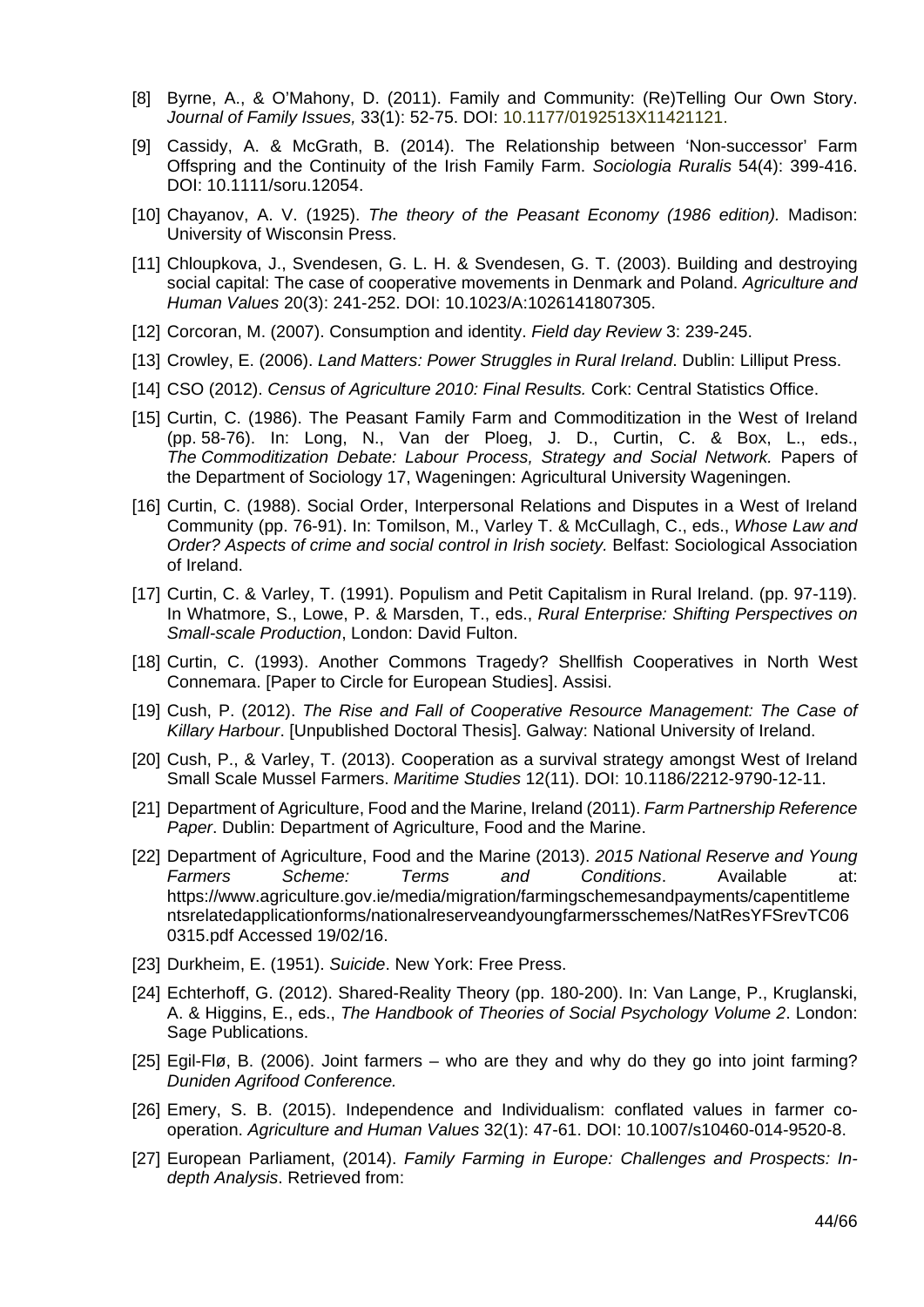http://www.europarl.europa.eu/RegData/etudes/note/join/2014/529047/IPOL-AGRI\_NT(2014)529047\_EN.pdf.

- [28] Fagan, G. (2002). Globalisation and Culture: Placing Ireland. *Annals of the American Academy of Political and Social Science* 581: 133-143. DOI: 10.1177/000271620258100112.
- [29] Forsyth, T. & Johnson, C. (2014). Elinor Ostrom's Legacy: Governing the Commons and the Rational Choice Theory Controversy. *Development and Change* 45(5): 1093-1110. DOI: 10.1111/dech.12110.
- [30] Foster, R. (2014). *Vivid Faces: The Revolutionary Generation in Ireland: 1890-1923*. London: Penguin Books.
- [31] Gallagher, C. (2012). Connectedness in the lives of older people in Ireland. *Irish Journal of Sociology*, 20(1): 84-102. DOI: 10.7227/IJS.20.1.5.
- [32] Garrido, S. (2007). Why Did Most Cooperatives Fail? Spanish Agricultural Cooperation in the Early Twentieth Century. *Rural History* 18(2): 183-200. DOI: 10.1017/S0956793307002142.
- [33] Granovetter, E. (1985). Economic Action and Social Structure: The Problem of Embeddedness. *American Journal of Sociology*, 91(3): 481-510. DOI: 10.1086/228311.
- [34] Granovetter, E. (1992). Problems of Explanation in Economic Sociology (pp. 25-56). In Nohria, N. & Eccles, R., eds., *Networks and Organisations.* Boston: Harvard Business School Press.
- [35] Habermas, J. (1984). *Reason and the Rationalization of Society: Volume 1 of The Theory of Communicative Action, English translation by Thomas McCarthy*. Boston, Beacon Press
- [36] Habermas, J. (1987). *Lifeworld and System: A Critique of Functionalist Reason, Volume 2 of The Theory of Communicative Action, English translation by Thomas McCarthy*. Boston: Beacon Press.
- [37] Haugaard, M., (1997). The consensual basis of conflictual power: a critical response to "using power, fighting power" by Jane Mansbridge. *Constellations 3(3):* 401-406. DOI: 10.1111/j.1467-8675.1997.tb00067.x.
- [38] Hennessy, T. (2006). The agricultural land market: Situation and outlook. *The Property Valuer (Summer Edition)*: 20-21.
- [39] Hennessy, T., Kinsella, A., O'Donoghue, C. & Thorne, F. (2009). The Economic Benefits of Working Together. *Teagasc Conference on Joint Farming Ventures*.
- [40] Hennessy, T. & Moran, B. (2014a). *The viability of the Irish farming sector in 2014.* Dublin, Teagasc.
- [41] Hennessy, T. & Moran, B. (2014b). *The National Farm Survey.* Dublin, Teagasc.
- [42] Hoppen, K. (1999). *Ireland since 1800: conflict and conformity, 2nd ed.,* London: Longman.
- [43] Ingram, J. & Kirwan, J. (2011). Matching new entrants and retiring farmers through joint farm ventures: Insight from the Fresh Start Initiative in Cornwall, UK. *Land Use Policy* 28(4): 917- 927. DOI: 10.1016/j.landusepol.2011.04.001.
- [44] Janssen, M. & Ostrom, E. (2008). Turfs in the Lab: Institutional Innovation in Real-Time Dynamic Spatial Commons. *Rationality and Society* 20(4): 371-397. DOI: 10.1177/1043463108096786.
- [45] Kane, A., (2011). *Constructing Irish National Identity: Discourse and Ritual during the Land War, 1879-1882.* New York: Palgrave.
- [46] Kelly, R. & Shortall, S. (2002). Farmers Wives: Women who are off-farm breadwinners & the implications for on-farm gender relations. *Journal of Sociology* 38(4): 327-343. DOI: 10.1177/144078302128756714.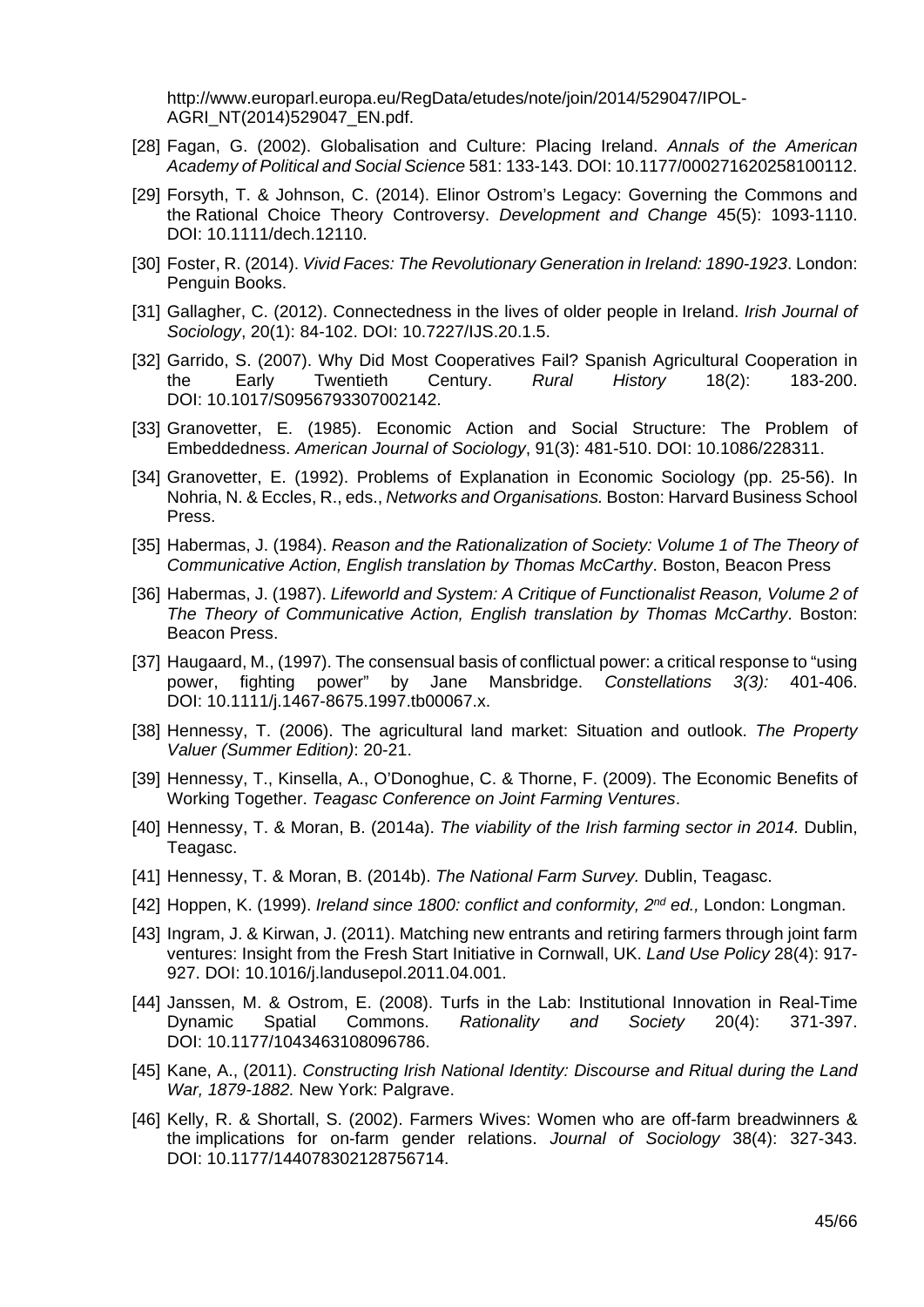- [47] Kennedy, L. (1991). Farm Succession in Modern Ireland: Elements of a Theory of Succession. *The Economic History Review* 44(3): 477-499. DOI: 10.1111/j.1468- 0289.1991.tb01275.x.
- [48] Kearns, K. (1996). *Dublin Pub Life and Lore: An Oral History*. Dublin: Gill & Macmillan.
- [49] Kenny, V. (1985). The Post-colonial Mind. *The Crane Beag* 9(1): 70-78.
- [50] Kerblay, B. (1971). Chayanov and the Theory of Peasant Economies (pp. 176-184). In Shanin, T., ed., *Peasant and Peasant Societies*. London: Penguin Books.
- [51] Kirbak, L & Egil-Flø, B. (2005). *Joint farming between Good Agronomy and Modern Masculinity* (pp. 1-17). In Conference paper to the XXI Congress of the European Society for Rural Sociology, Keszthely.
- [52] Kirby, P., Gibbons, L. & Cronin, M. (2002). *Reinventing Ireland: Culture, Society and the Global Economy.* London: Pluto Press.
- [53] Kirby, P. (2005). In the wake of the tiger: Mapping Anew the Social Terrain. *The Irish review* 33(1): 40-50.
- [54] Knapp, M., Hall, J. & Horgan, T. (2014). *Nonverbal communication in human interaction.* Boston: Wadsworth, Cengage Learning.
- [55] Kuhling, C. & Keohane, K. (2007). *Cosmopolitan Ireland: Globalisation and Quality of Life*. London: Pluto Books.
- [56] Lafferty, S., Commins, P. & Walsh, J. A. (1999). *Irish Agriculture in Transition; a Census Atlas of Agriculture in the Republic of Ireland.* Dublin: Teagasc.
- [57] Levin, M. D. (1988). Accountability and Legitimacy in Traditional Co-operation (pp. 330-344). In Shanin, T., ed., *Peasant and Peasant Societies.* London: Penguin Books.
- [58] Macken-Walsh, A. (2009). *Barriers to Change: A Sociological Study of Rural Development in Ireland*. Galway: Teagasc Rural Economy Research Centre.
- [59] Macken Walsh, A. (2010). A Review of the Social Benefits of Joint Farm Ventures. *Teagasc Working Paper Series.*
- [60] Macken-Walsh, A. & Brosnan, K. (2012). *The Potential of an Enhanced Cooperation Measure in the EAFRD (2014-2020): the case of Ireland*. Dublin: Department of Agriculture, Food and the Marine.
- [61] Macken-Walsh, A. & Roche, B. (2012). *Facilitating Farmers' Establishment of Farm Partnerships: A Participatory Template.* Carlow: Teagasc.
- [62] Macken-Walsh, A. & Byrne, A. (2014). Strategies of Resilience: Cooperation in Irish family Farming. *Proceeding from Year of the Family Farm Conference* 2014: Dublin.
- [63] Macken-Walsh, A. & Byrne, A. (2015). *Cooperation in Irish Family Farming*. In Meredith, D., ed., *Family Farming in Ireland: Continuity and Change*. Dublin: Royal Irish Academy.
- [64] Macken-Walsh, A. Heanue, K, Meredith, D., Byrne, A., Cush, P. & Rush, P. (2015). *Joint Ventures to Enhance the Demographic Profile and Socio-Economic Sustainability of Irish Farming (Join to Farm)*. Presentation to Join-to-farm Stakeholder Group, Teagasc, Athenry.
- [65] Matthews, A. (2013). Family Farming and the role of policy in the EU. Retrieved from: http://capreform.eu/family-farming-and-the-role-of-policy-in-the-eu/.
- [66] McDonald, R., Macken-Walsh, A., Pierce, K., & Horan, B. (2014). Farmers' Responses to a Deregulated Dairy Regime: insights from Ireland's New Entrants Scheme. *Land Use Policy*, 41: 21-30, DOI: 10.1016/j.landusepol.2014.04.018.
- [67] McGoldrick, M. (1982). Irish Families (pp. 310-339). In McGoldrick, M., Pearce J. & Giordano, J., eds., *Ethnicity and Family Therapy.* New York: The Guildford Press.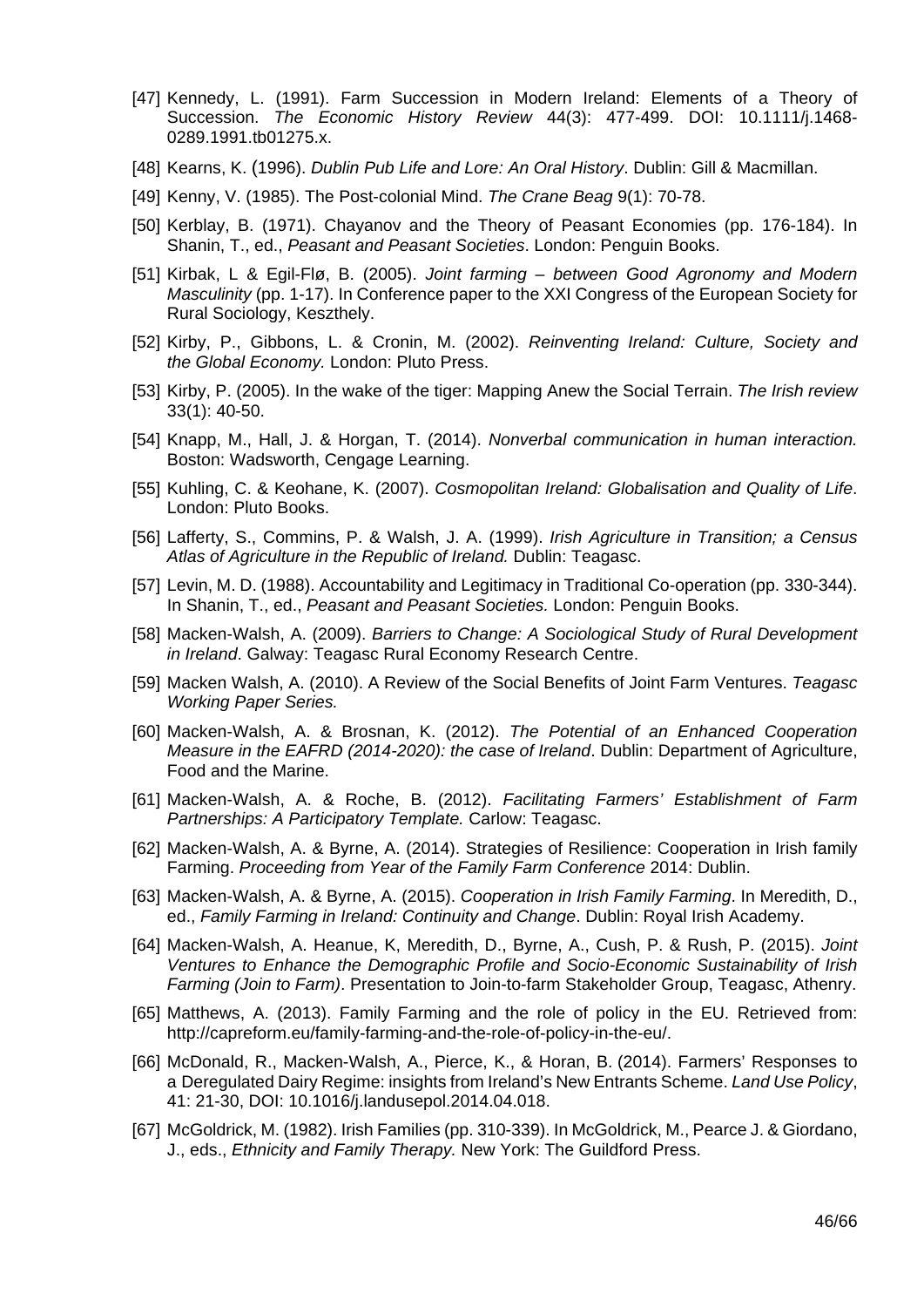- [68] Moane, G. (2002). Legacies of history and the Quest for Vision: Colonialism and the Celtic Tiger (pp. 109-123). In Kirby, P. Gibbons L. & Cronin M., eds., *Reinventing Ireland.* London: Pluto Press.
- [69] Moane, G. (2014). Postcolonial legacies and the Irish psyche (pp. 121-132). In Inglis, T., ed., *Are the Irish Different* Manchester: Manchester University Press.
- [70] Nass, C. & Yen, C. (2010). *The Man Who Lied to His Laptop: What We Can Learn About Ourselves from Our Machines.* New York: Penguin.
- [71] Ní Laoire, C. (2005). You're not a man at all! Masculinity, Responsibility and Staying on the Land in Contemporary Ireland. *Irish Journal of Sociology* 14(2): 94-104. DOI: 10.1177/079160350501400206.
- [72] Ngo, M. & Brklacich, M. (2014). New farmers' efforts to create a sense of place in rural communities: insights from southern Ontario, Canada. *Agriculture and Human Values* 31(1): 53-67. DOI: 10.1007/s10460-013-9447-5.
- [73] O'Dowd, A. (1979). *MEITHEAL: A Study of Co-operative Labour in Rural Ireland.* Dublin: The Leinster Leader.
- [74] Oldenburg, R. (1999). *The Great Good Place: cafes, coffee shops, bookstores, bars, hair salons and other hangouts at the heart of a community*. Boston: Da Capo Press.
- [75] Ostrom, E. (1991). Rational Choice Theory and Institutional Analysis: Toward Complementarity. *American Political Science Review*, 85(1): 237-43. DOI: 10.2307/1962888.
- [76] Ostrom, E. (1998). A behavioural Approach to the Rational Choice Theory of Collective Action. *American Political Science Review*, 92(1): 1-22. DOI: 10.2307/2585925.
- [77] Ostrom, E., Gardner, R. & Walker. J. (1994). *Rules, Games, and Common Pool Resources*. Ann Arbor, Michigan: University of Michigan Press.
- [78] Ostrom, E. (2010). Analysing Collective Action. *Agricultural Economics*, 41(1): 155-166. DOI: 10.1111/j.1574-0862.2010.00497.x.
- [79] Phyne, J. (1999). *Rural Social Change and Conflicts Associated with the Irish Salmon Farming Industry, 1987-1995.* Farnham: Ashgate.
- [80] Popkin, S. (1979). *The Rational Peasant: The Political Economy of Rural Society in Vietnam*. Berkeley: University of California Press.
- [81] Putnam, D. (2000). *Bowling Alone: The Collapse and Revival of the American Community.* New York: Simon and Schuster Paperbacks.
- [82] Roszenweig, R. (1991). The rise of the Saloon (pp. 121-156). In Mukerji, C. & Schudson, M., eds., *Rethinking Popular Culture: Contemporary Perspectives in Cultural Studies.* Los Angeles: University of California Press.
- [83] Ruddy, M. & Varley, T. (1991). Sea farming and Development in North Connemara (pp. 77- 102). In Varley, T. Boylan, T. & Cuddy, M. P., eds., *Rural Crises: Perspectives on Irish Rural Development*. Galway: Galway Centre for Development Studies.
- [84] Share, P. (2003). A Genuine 'Third Place'? Towards an understanding of the pub in contemporary Irish Culture. Cavan, Ireland, conference proceedings from the 30<sup>th</sup> Sociological Association of Ireland Conference.
- [85] Shortall, S. (1997). Women, farming and access to land. *Irish Journal of Sociology*, 7: 111- 118. DOI: 10.1177/079160359700700107.
- [86] Shortall, S. & Byrne, A. (2009). Gender and Sustainability in Rural Ireland (pp. 287-302). In McDonagh, J., Varley, T. & Shortall, S., eds., *A Living Countryside: The Politics of Sustainable Development in Rural Ireland*. Burlington: Ashgate Publications.
- [87] Shortall, S. (2014). Farming, identity and well-being: managing changing gender roles within Western European farm families. *Anthropological Notebooks* 20(3): 67-81.